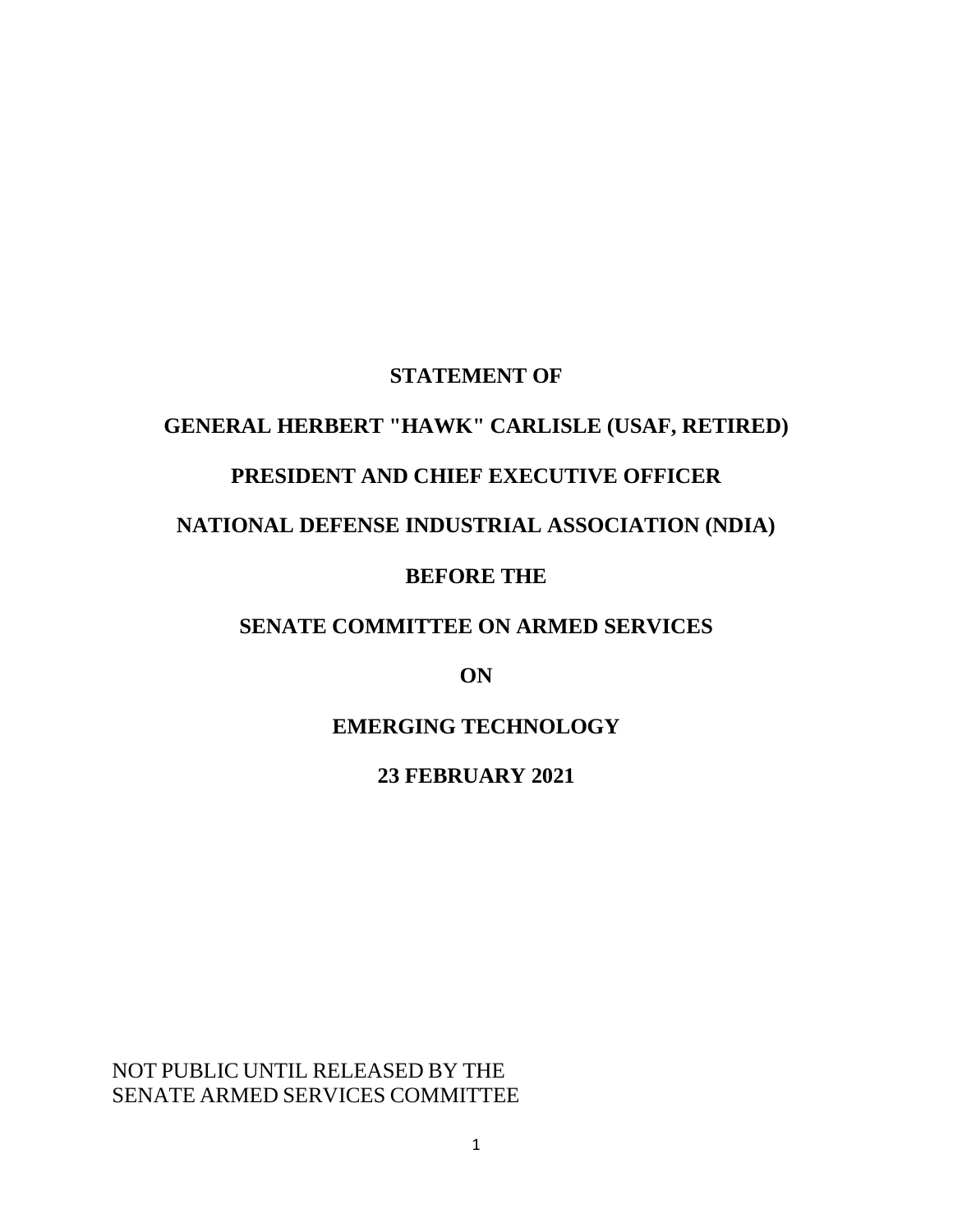#### **INTRODUCTION**

Chairman Reed, Senator Inhofe, and distinguished Members of the Committee thank you for the opportunity to share my experiences and industry perspective on emerging technologies so that we will ensure our nation continues to be the preeminent force for the  $21<sup>st</sup>$  century.

The last time I testified was during my final tour in uniform, where I had the honor of leading Air Combat Command. In that role, I was responsible for organizing, training, and equipping combat-ready forces for rapid deployment and employment while ensuring forces were ready to meet the challenges of peacetime air sovereignty and wartime defense. Before assuming command of ACC, I was the Commander of Pacific Air Forces, responsible for Air Force activities spanning more than half the globe.

During my 40 years of service, I witnessed firsthand numerous technological advances that focused on ensuring our warfighters operate with the best, most innovative equipment to ensure they are never in a fair fight. From my first flight in a T-37 to my final flight in a F-15, technological advances helped our forces go faster, farther, and safer with greater lethality. My role at the National Defense Industrial Association (NDIA) continues this mission—to work with you and your esteemed colleagues, the Pentagon, and the hundreds of thousands of members of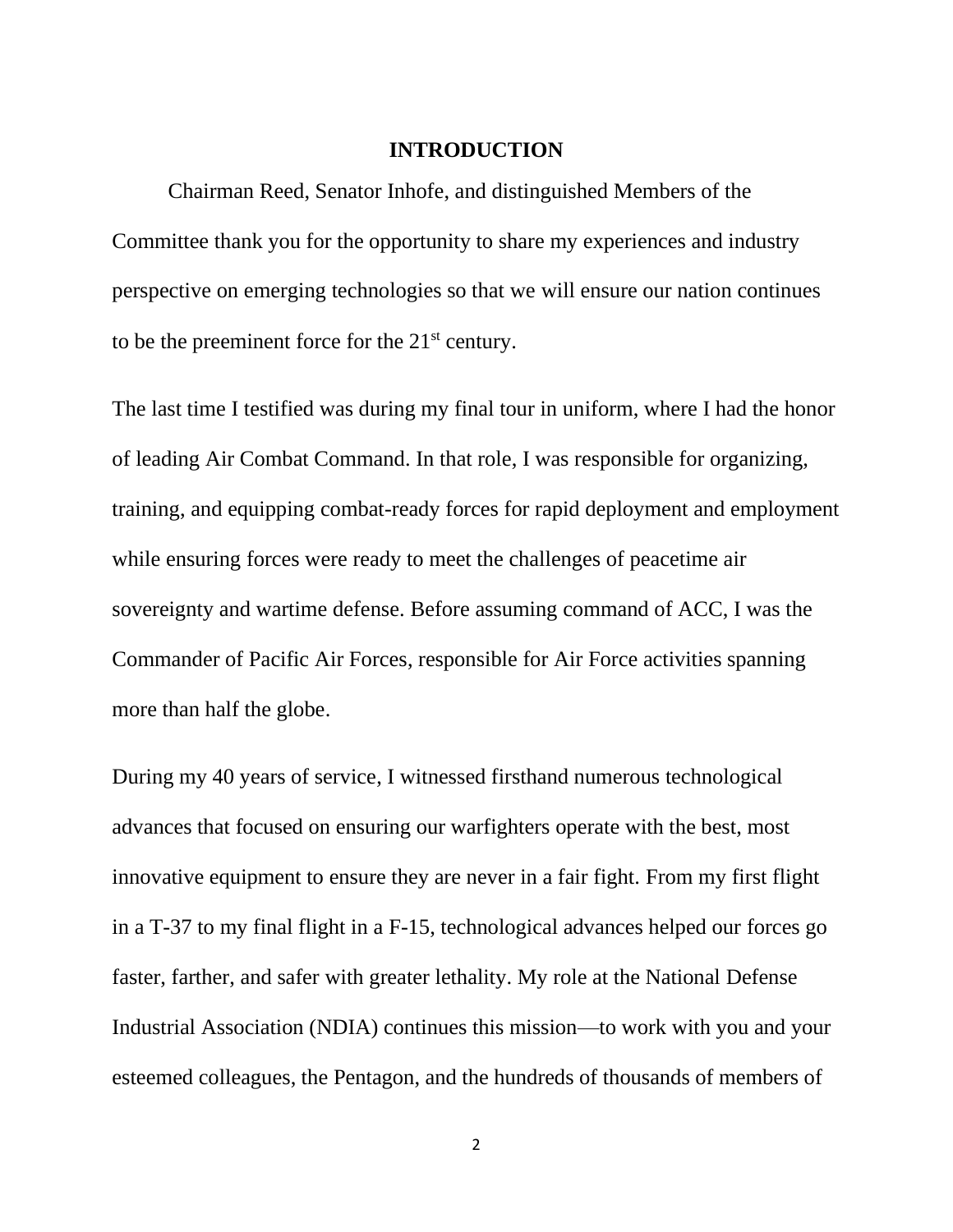industry who strive to imagine and create the best and most advanced equipment and capabilities to arm our men and women today, with an eye to what future engagements will require.

Almost a quarter of the way into the  $21<sup>st</sup>$  century, the character of war has changed. The threat to our nation's defense is not necessarily boots on the ground in far-off theaters; we're securing our networks and countering state and non-state actors in the domains of cyberspace and actual space. Adversaries know they cannot outlast American industrial might today. But they are making gains in changing this calculus. Our competitors get stronger every day—unconstrained by a fiscal year budget and without the concerns of possible continuing resolutions to inhibit their ability to innovate while placed in a budgetary holding pattern. The 2018 National Defense Strategy identified 11 bi-partisan modernization priorities, including hypersonics, microelectronics, and directed energy, which we agree are the right focus.

We know our peer competitors are investing in these areas as well, especially China. I served in the Pacific Theater throughout my uniformed service. As a squadron commander and in the '90s, China was essentially a third-world nation we did not consider a genuine threat; as PACAF commander in the 2010's, they were not just a rising threat; they became the pacing threat. China has made

3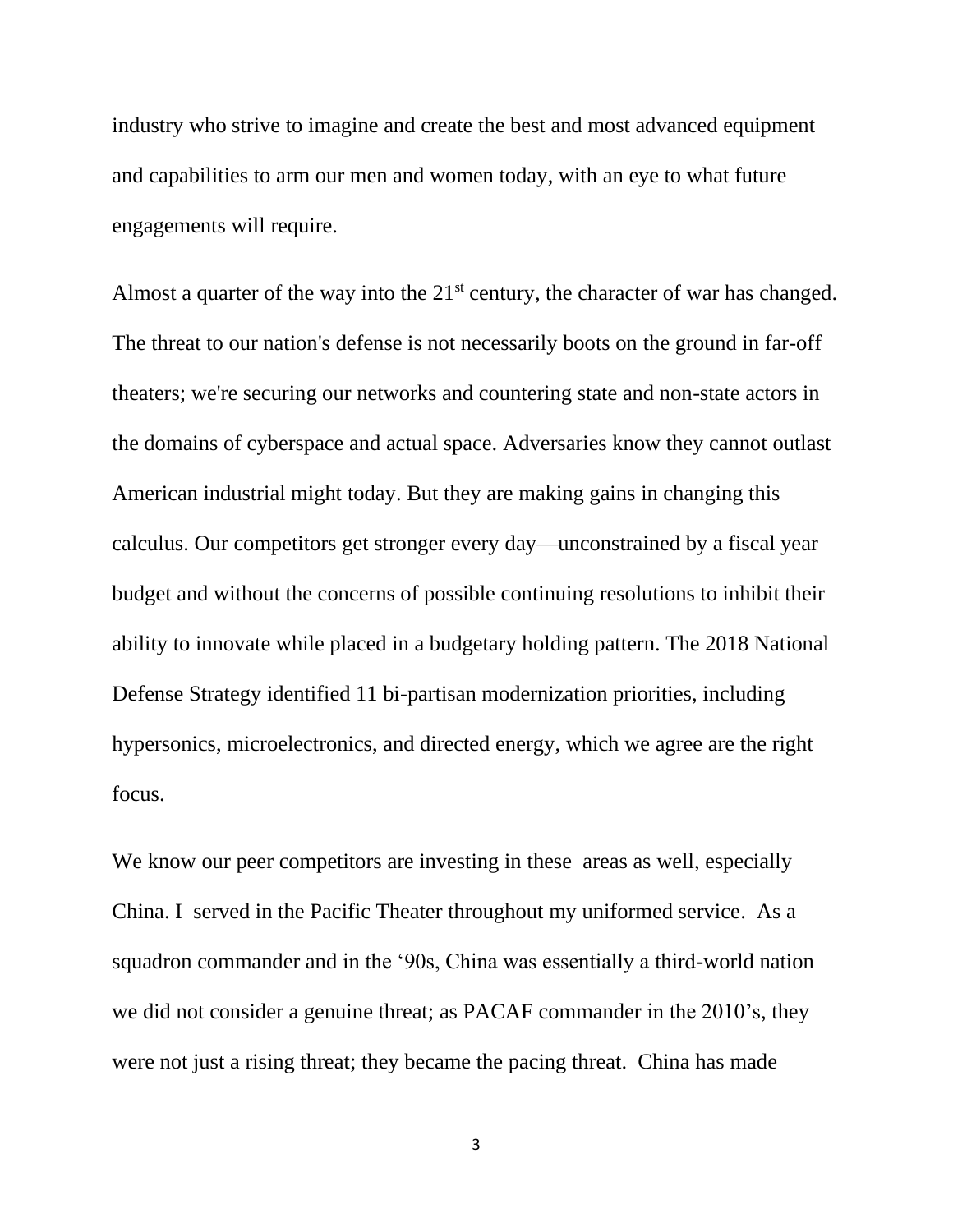particular inroads in hypersonics by out-spending us, out-pacing us, and building on our work. China's ambitious plans in space have led them to make incredibly rapid advancements. They are also investing heavily in AI and biotechnology. They seek to build a domestic microelectronics capability, but even now, they can put state-of-the-art components in their systems, while US military systems are two generations behind. In some areas, like rare earths, we have already fallen behind and are dependent on others. In these areas, the question is no longer whether our adversaries will close the gap, but whether we will catch up to our competitors.

Where our competitors can, they've stolen our technology, and where they can't, they've used predatory investments, massive directed investments, and compulsory cooperation from domestic industry through military-civil fusion. Combating these predatory economics requires a whole of nation approach to both protect and promote American industry to support our warfighters. From a defense industrial policy perspective, this includes identifying ways to efficiently and effectively deliver from research and development to acquisition, from commercial as well as traditional defense firms, to pull forward and not leave this technology to solely the commercial market or sitting on the shelf. DoD needs to utilize the authorities they have and adjust a risk-averse culture. Fewer regulations, with more uniform enforcement, will ease the burden on companies and the agency and speed up the acquisition process. A workforce empowered and given authority to make

4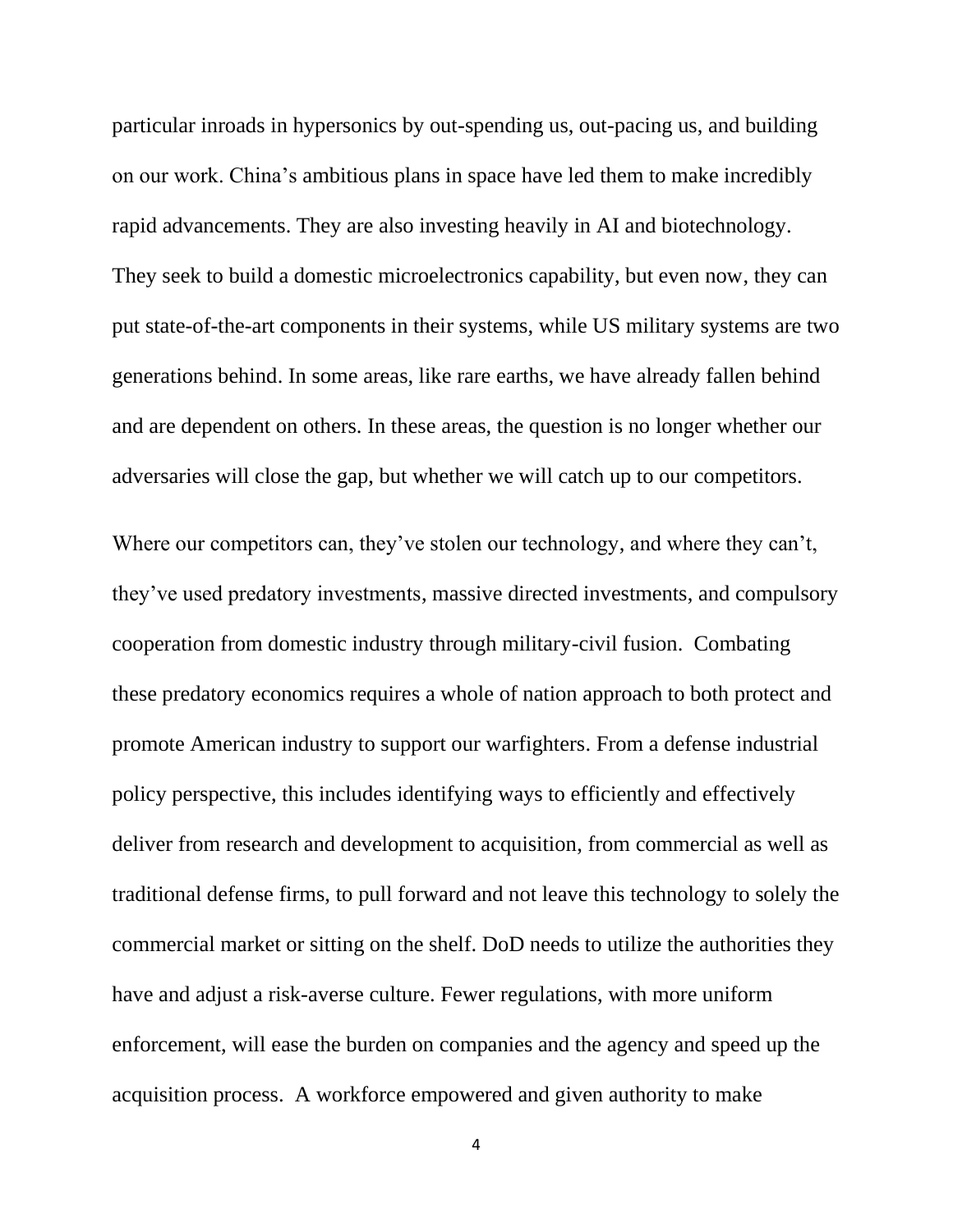decisions provides the opportunity to unleash innovative companies. This may lead to some dead or wrong turns, but DoD can take a page from the corporate world and learn from R&D failures. Strengthening the transition of SBIR investments into programs of records is one such method. On the promote side of the ledger, we need to make sure the Department is a customer of choice for emerging technology providers. This will require acquisition processes that operate at the speed of relevance and budget stability so we can send a clear demand signal so industry can effectively plan and commit resources.

We need to encourage and expand new and innovative partnerships across government, industry, and academia to exploit the pace of innovation and rapidly scale transformational research and operational prototyping into robust and scalable capabilities that will enable technological, and operational, superiority. We have several mechanisms to develop and field products quickly and in an innovative manner; SBIR, DARPA, DIU, the Space Development Agency, AFWERX, demonstrate daily they can bring nontraditional players into the DOD in a timely manner. We need to be nimble and thoughtful, encouraging the services to identify and support the transition of world class, disruptive technologies.

As part of the acquisition strategy, review prior SBIR projects and assess opportunities to utilize SBIR authorities or projects. Leverage the agile, time-

5